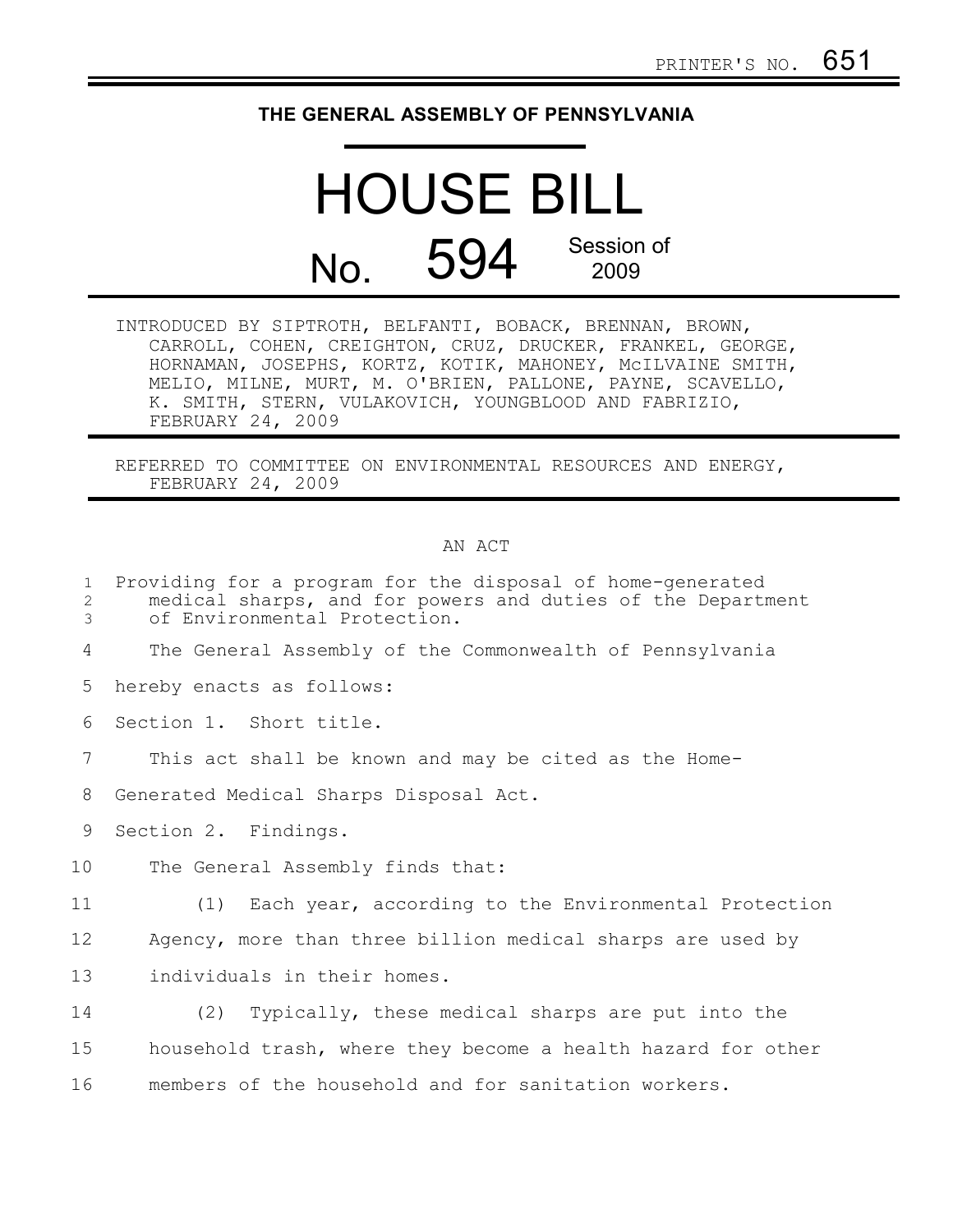(3) The hazard includes not only the discomfort of a needle-stick injury, but also the risk of contracting an infectious disease from a contaminated medical sharp. 1 2 3

(4) Regulating the disposal of home-generated medical sharps will further the public health and safety of Commonwealth residents. 4 5 6

Section 3. Definitions. 7

The following words and phrases when used in this act shall have the meanings given to them in this section unless the context clearly indicates otherwise: 8 9 10

"Department." The Department of Environmental Protection of the Commonwealth. 11 12

"Home-generated medical sharp." A sharp used by an individual at home. 13 14

"Medical sharp." A needle, syringe, lancet or other sharp object used for medical testing or for delivery of medication. Section 4. Home-generated medical sharp disposal program. 15 16 17

(a) Authorization.--The department shall develop and implement a Statewide program for the safe, convenient and costeffective disposal of home-generated medical sharps. The program may provide for a variety of methods of disposal, including: 18 19 20 21

(1) use of mail-back programs; 22

(2) community-based drop-off sites; 23

(3) municipal hazardous waste drop-off sites;

25

24

(4) special curbside pickup service; or

(5) home needle destruction devices. 26

(b) Public education.--The program shall include an educational component designed to inform the public about safe disposal of home-generated medical sharps and to promote the public's use of the program for safe disposal of home-generated 27 28 29 30

20090HB0594PN0651 - 2 -